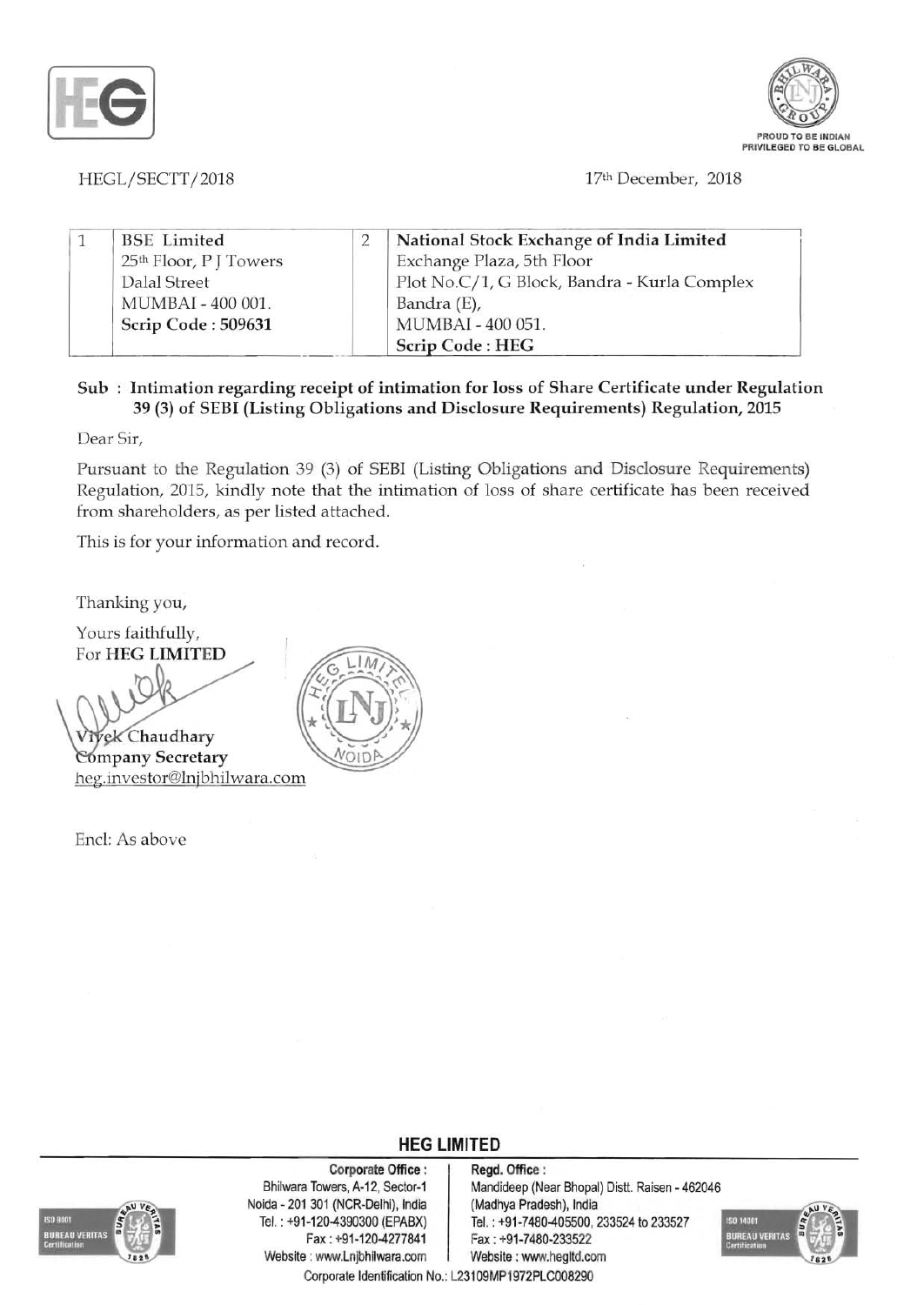|                |                 | List of Lost/Misplaced Share Certificates |             |                       |          |                |
|----------------|-----------------|-------------------------------------------|-------------|-----------------------|----------|----------------|
| SL.NO.         | <b>Folio No</b> | Name                                      | Certificate | <b>Distinctive No</b> |          | <b>Shares</b>  |
|                |                 |                                           | No          | From                  | To       |                |
| $\mathbf{1}$   |                 | 20916 SHASHI B NAGPAL                     | 97955       | 11518498              | 11518532 | 35             |
|                |                 |                                           | 268963      | 25663887              | 25663936 | 50             |
| $\overline{2}$ |                 | 70099 SURENDRA KUMAR MODI                 | 214010      | 24190466              | 24190515 | 50             |
|                |                 |                                           | 214011      | 24190516              | 24190565 | 50             |
| $\overline{3}$ |                 | 2126 CHANDRA PRABHA                       | 60129       | 9286671               | 9286720  | 50             |
|                |                 | SANJAY AGARWAL                            | 60130       | 9286721               | 9286770  | 50             |
|                |                 |                                           | 60131       | 9286771               | 9286820  | 50             |
|                |                 |                                           | 60132       | 9286821               | 9286870  | 50             |
|                |                 |                                           | 83960       | 10852753              | 10852802 | 50             |
|                |                 |                                           | 83961       | 10852803              | 10852852 | 50             |
|                |                 |                                           | 83962       | 10852853              | 10852891 | 39             |
|                |                 |                                           | 215336      | 24291273              | 24291322 | 50             |
|                |                 |                                           | 215337      | 24291323              | 24291372 | 50             |
|                |                 |                                           | 215338      | 24291373              | 24291422 | 50             |
|                |                 |                                           | 215339      | 24291423              | 24291472 | 50             |
|                |                 |                                           | 215340      | 24291473              | 24291522 | 50             |
|                |                 |                                           | 215341      | 24291523              | 24291572 | 50             |
|                |                 |                                           | 215342      | 24291573              | 24291597 | 25             |
|                |                 |                                           | 215343      | 24291598              | 24291607 | 10             |
|                |                 |                                           | 215344      | 24291608              | 24291609 | $\overline{2}$ |
|                |                 |                                           | 215345      | 24291610              | 24291611 | $\overline{2}$ |
| 4              |                 | 57304 ASHOK KUMAR                         | 155084      | 18406816              | 18406865 | 50             |
|                |                 |                                           | 155085      | 18406866              | 18406915 | 50             |
|                |                 |                                           | 155086      | 18406916              | 18406965 | 50             |
| 5              |                 | 79240 SUSHILABEN GOPALBHAI PATEL          | 409873      | 39040788              | 39040837 | 50             |
| 6              |                 | 58725 TAPAN VINODRAY VYAS                 | 321769      | 30212779              | 30212828 | 50             |
| 7              |                 |                                           |             |                       |          |                |
|                |                 | 21841 ANNU KUMARI                         | 271840      | 25709670              | 25709694 | 25             |
|                |                 |                                           | 271841      | 25709695              | 25709704 | 10             |
|                |                 |                                           | 271842      | 25709705              | 25709706 | $\overline{a}$ |
|                |                 |                                           | 271843      | 25709707              | 25709707 | $\mathbf{1}$   |
| 8              |                 | 21842 PRITHI KUMARI                       | 188677      | 11546077              | 11546101 | 25             |
|                |                 |                                           | 271844      | 25709708              | 25709732 | 25             |
|                |                 |                                           | 271845      | 25709733              | 25709742 | 10             |
|                |                 |                                           | 271846      | 25709743              | 25709744 | $\overline{2}$ |
|                |                 |                                           | 271847      | 25709745              | 25709745 | $\,1\,$        |
| $\overline{9}$ |                 | 21838 MEENA KUMARI                        | 271828      | 25709556              | 25709580 | 25             |
|                |                 |                                           | 271829      | 25709581              | 25709590 | 10             |
|                |                 |                                           | 271830      | 25709591              | 25709592 | $\overline{2}$ |
|                |                 |                                           | 271831      | 25709593              | 25709593 | $\mathbf{1}$   |
| 10             |                 | 39717 MANISHA DAGA                        | 299182      | 29083911              | 29083960 | 50             |
|                |                 | MANOJ KUMAR DAGA                          | 299183      | 29083961              | 29084010 | 50             |
| 11             |                 | 8567 SURYAKANT C BHAVSAR                  | 236195      | 25120104              | 25120128 | 25             |
|                |                 | <b>MALTI S BHAVSAR</b>                    | 236196      | 25120129              | 25120138 | 10             |
|                |                 |                                           | 236197      | 25120139              | 25120140 | $\overline{2}$ |
|                |                 |                                           | 236198      | 25120141              | 25120141 | $\mathbf{1}$   |
| 12             |                 | 49719 AAMITBHAI DESAI                     | 311108      | 29679729              | 29679778 | 50             |
|                |                 | AMI DESAI                                 |             |                       |          |                |
| 13             | D0000058        | <b>DIPAK HIMATSINGKA</b>                  | 351938      | 33703135              | 33703184 | 50             |
|                |                 |                                           | 351939      | 33703185              | 33703209 |                |
| 14             |                 | 63577 SEEMA JHUNJHUNWALA                  | 469215      | 18778466              | 18778515 |                |